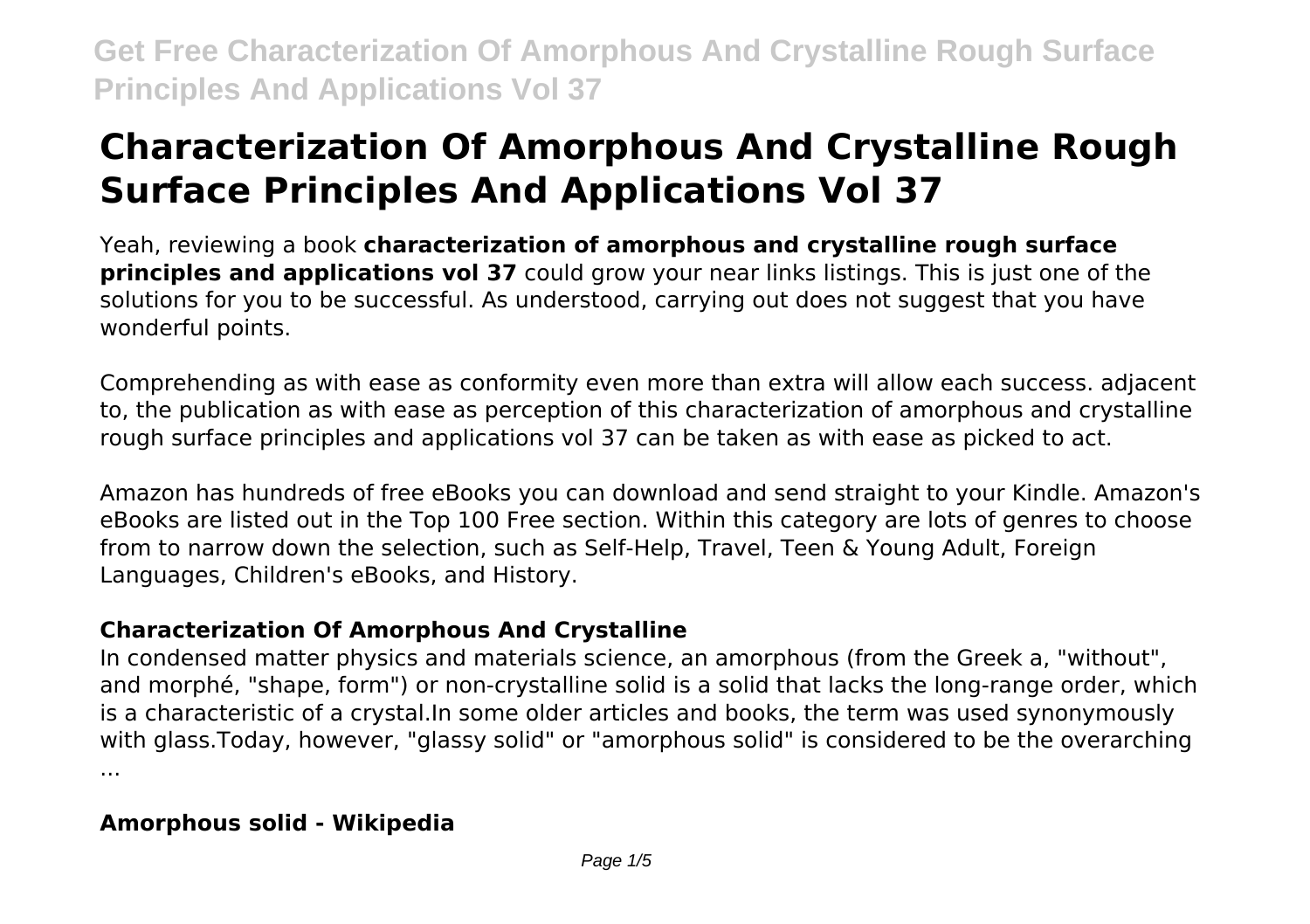Crystalline silicon (c-Si) is the crystalline forms of silicon, either polycrystalline silicon (poly-Si, consisting of small crystals), or monocrystalline silicon (mono-Si, a continuous crystal).Crystalline silicon is the dominant semiconducting material used in photovoltaic technology for the production of solar cells.These cells are assembled into solar panels as part of a photovoltaic ...

### **Crystalline silicon - Wikipedia**

Characterization of Amorphous Structure •Glass Transition (Tg) Due to amorphous (non-crystalline) structure Due to macro-molecular motion (translational); i.e., the entire molecule is free to move relative to adjacent molecules. Extremely important transition because the significant change in molecular mobility at Tg causes significant

### **Materials Characterization by Thermal Analysis (DSC & TGA), Rheology ...**

Crystalline structure can be thought of as the highest level of order that can exist in a material, while an amorphous structure is irregular and lacks the repeating pattern of a crystal lattice.

#### **Crystalline Structure: Definition, Structure & Bonding**

Introduction to Materials Characterization - CHM 412 Collaborative Text ... defect in the crystalline structure, or that the sample might be amorphous in nature, a solid lacking perfect crystallinity. For smaller samples, the patterns determined using XRD analysis can be used to determine a sample's composition. There is a large database of ...

# **X-ray diffraction (XRD) basics and application - Chemistry LibreTexts**

To quantify the local structural characterization of samples, the radial distribution function (RDF) was obtained from SAED patterns of amorphous and crystalline Ir NSs by using the PASAD tools 35.

# **A general synthesis approach for amorphous noble metal ... - Nature**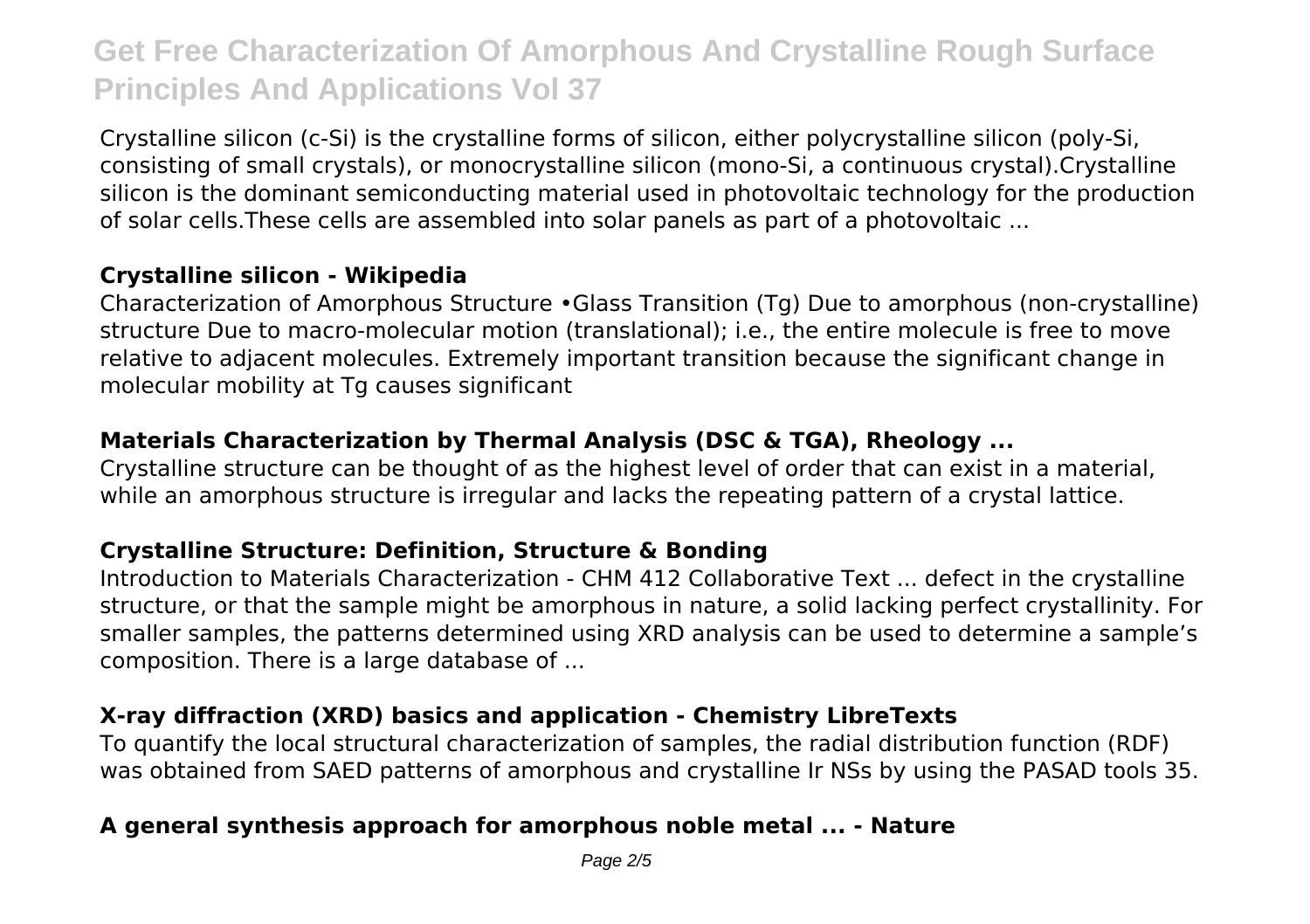$1002$  = The highest peak intensity of the crystalline fractions, I am = The low intensity peak of the amorphous region, K = constant, 0.91,  $\theta$  = Bragg's angle, and.  $\beta$  = The intensity of the full width at half of the maximum (FWHM) corresponding to a high intensity peak of the diffraction plane 002. 26. Results and Discussion. Extraction of ...

### **Extraction and characterization of cellulose from natural areca fiber**

Usage in crystalline materials is reduced. Only one binding or conformation site for sample; accessibility compared to electron diffraction is low. SAXS: Shape, structure, size, and size transportation. Constructive procedure sample preparation is very simple. Accessibility of amorphous materials and sample in solution. Resolution is ...

#### **Synthesis, characterization, applications, and challenges of iron oxide ...**

Amorphous materials inherit short- and medium-range order from the corresponding crystal and thus preserve some of its properties while still exhibiting novel properties 1,2.Due to its important ...

#### **Ultrahard bulk amorphous carbon from collapsed fullerene | Nature**

1) The unknown plastic did not show a crystalline melting peak. This ruled out the possibility that the unknown base polymer was one of the commercial aliphatic polyamides (such as nylon 6), which are semi-crystalline materials. 2) The Tg was consistent with a material that has a completely amorphous (non-crystalline) structure.

#### **DSC Analysis of Polymers | Thermal | EAG Laboratories**

Theoretically and experimentally, a most remarkable advantage of amorphous semiconductors is that the bandgaps are much smaller than their crystalline phase originated from their strong band tails due to N-defects induced intra-band energy levels . It can effectively overcome the problem of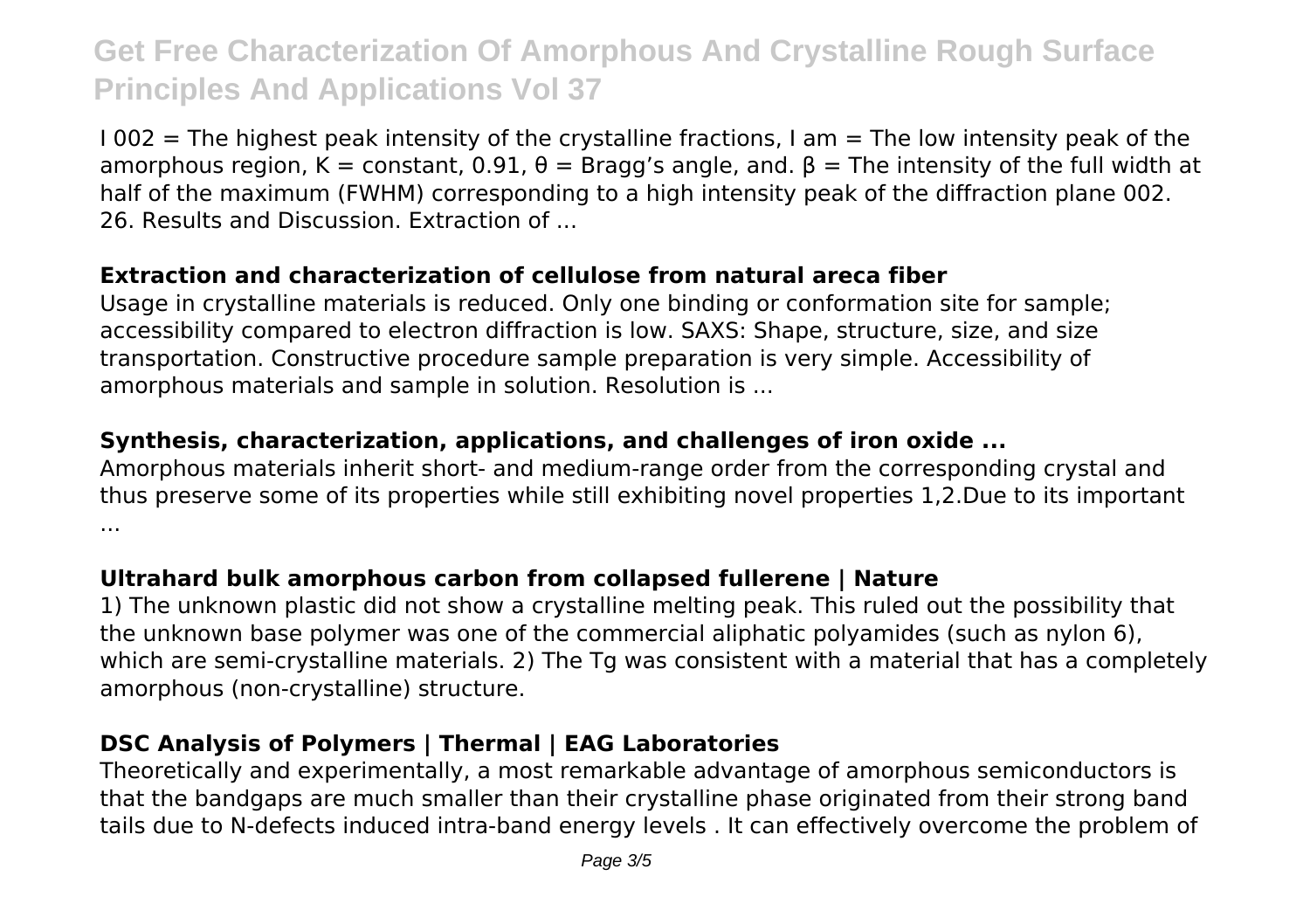increased bandgap for 2D nanosheets.

### **Plasma-induced hierarchical amorphous carbon nitride ... - ScienceDirect**

XRD is a primary technique for the identification of the crystalline nature at the atomic scale [10,14,88,105]. X-ray powder diffraction is a nondestructive technique with great potential for the characterization of both organic and inorganic crystalline materials . This method has been used to measure phase identification, conduct quantitative ...

#### **Silver Nanoparticles: Synthesis, Characterization, Properties ...**

Amorphous (non-crystalline). (b) Semicrystalline: A complex mixture of amorphous and crystalline phases. (c) ... Preparation and characterization of asiaticoside-loaded alginate films and their potential for use as effectual wound dressings. Carbohydr Polym, 83 (4) (2011), pp. 1457-1469.

#### **Hydrogel: Preparation, characterization, and applications: A review**

The flat layers are amorphous graphene: topologically disordered three-coordinated carbon atoms arranged in planes with pentagons, hexagons and heptagons of carbon,". "Since this phase is topologically disordered, the usual 'stacking registry' of graphite is only statistically respected.

# **Amorphous graphite adds new layer to carbon materials**

The review emphasizes on synthesis, characterization, and application of zeolite. Zeolite is a hydrated aluminosilicate having a tetrahedral structural framework; it contains channels and cages which are occupied by exchangeable active metal ions and water molecules. Zeolite was synthesized through different synthesis methods, particularly, hydrothermal and green synthesis methods. The review ...